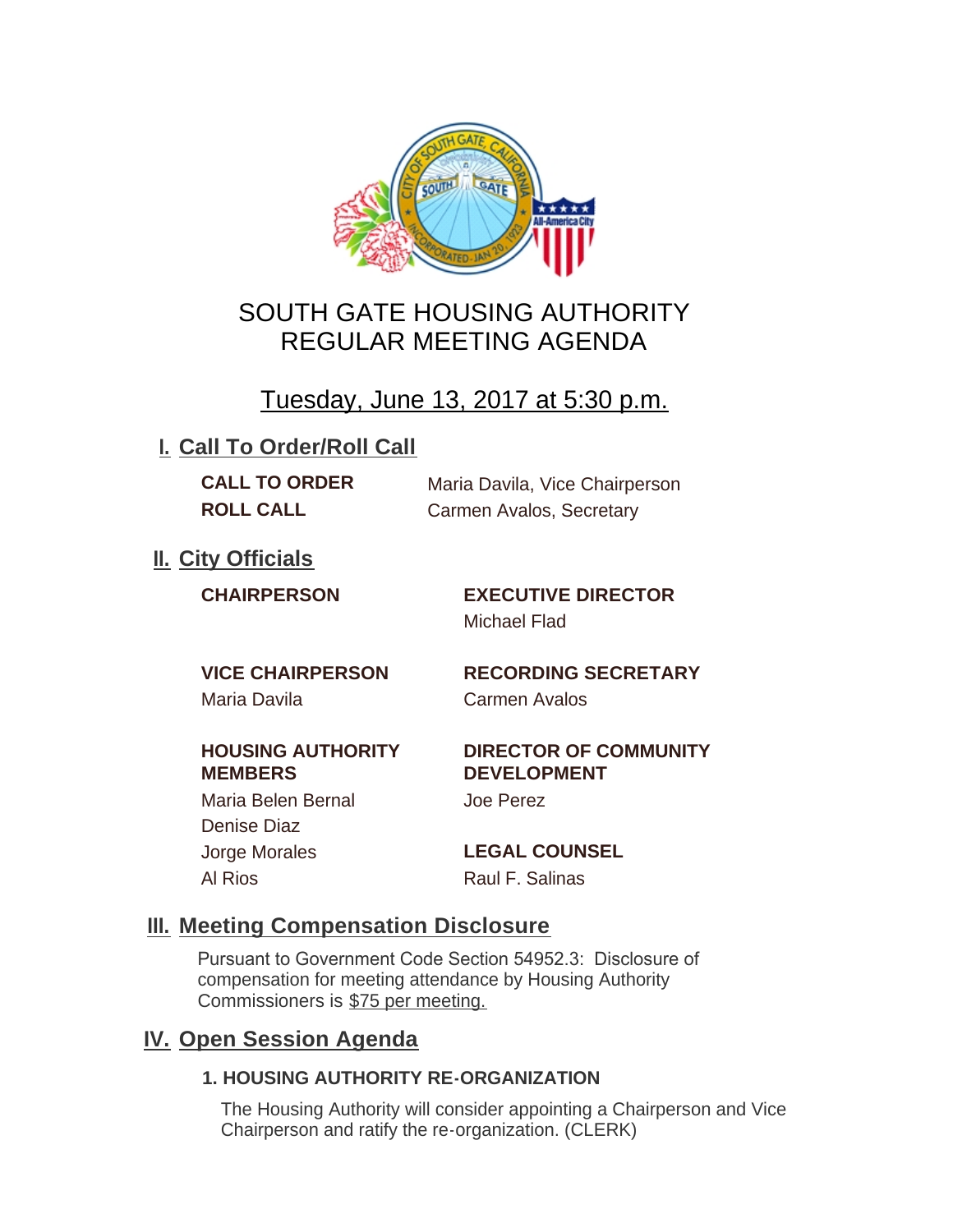Documents:

#### ITEM 1 REPORT 06132017 HA.PDF

#### **2. Minutes**

The Housing Authority will consider approving the Regular Meeting minutes of February 28, 2017. (CLERK)

Documents:

ITEM 2 REPORT 06132017 HA.PDF

## **Comments From The Audience V.**

## **Comments From The Authority Members VI.**

## **Adjournment VII.**

I, Carmen Avalos, Secretary, certify that a true and correct copy of the foregoing Meeting Agenda was posted on June 7, 2017, at 11:00 a.m., as required by law.

Carmen Avalos, City Clerk

Materials related to an item on this Agenda submitted to the Housing Authority after distribution of the agenda packet are available for public inspection in the City Clerk's Office

> 8650 California Avenue, South Gate, California 90280 (323) 563-9510 \* fax (323) 563-5411 \* [www.cityofsouthgate.org](http://www.cityofsouthgate.org/)

In compliance with the American with Disabilities Act, if you need special assistance to participate in the Housing Authority Meetings, please contact the Office of the City Clerk.

Notification 48 hours prior to the Housing Authority Meeting will enable the City to make reasonable arrangements to assure accessibility.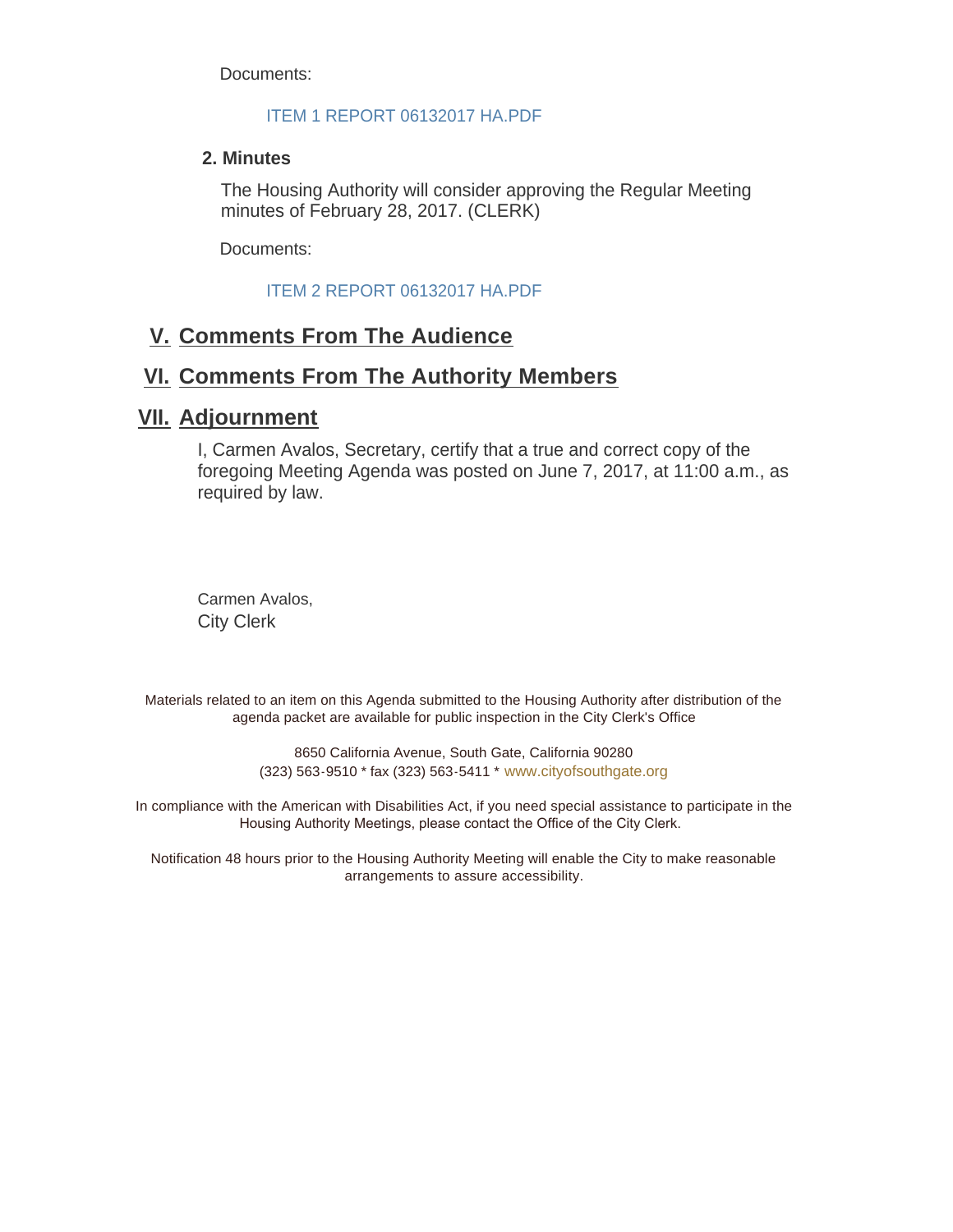| <b>RECEIVED</b>                                  | City of South Gate<br><b>HOUSING AUTHORITY</b>   | Item No. 1 |
|--------------------------------------------------|--------------------------------------------------|------------|
| JUN 6<br>2017                                    |                                                  |            |
| CITY OF SOUTH GATE<br>OFFICE OF THE CITY MANAGER | For the Regular Meeting of June 13, 2017         |            |
|                                                  | Originating Department: Office of the City Clerk |            |
| City Clerk                                       | City Manager<br><b>Michael Flad</b>              |            |
|                                                  |                                                  |            |

## SUBJECT: HOUSING AUTHORITY RE-ORGANIZATION

PURPOSE: The Housing Authority needs to make appointments that reflect its current organizational structure and allow for the continuance of the Authority to adhere to its by-laws.

RECOMMENDED ACTION: The Housing Authority will appoint a Chairperson and Vice Chairperson and ratify the re-organization.

FISCAL IMPACT: None

ANALYSIS: None

BACKGROUND: The Housing Authority following traditional protocol re-organizes and selects <sup>a</sup> new Chairperson and Vice Chairperson. The selection corresponds and follows the selection of the Mayor and Vice Mayor. The City Council, at its meeting of April 11, 2017, voted to select Maria Davila as Mayor and Maria Belen Bernal as Vice Mayor.

ATTACHMENT: None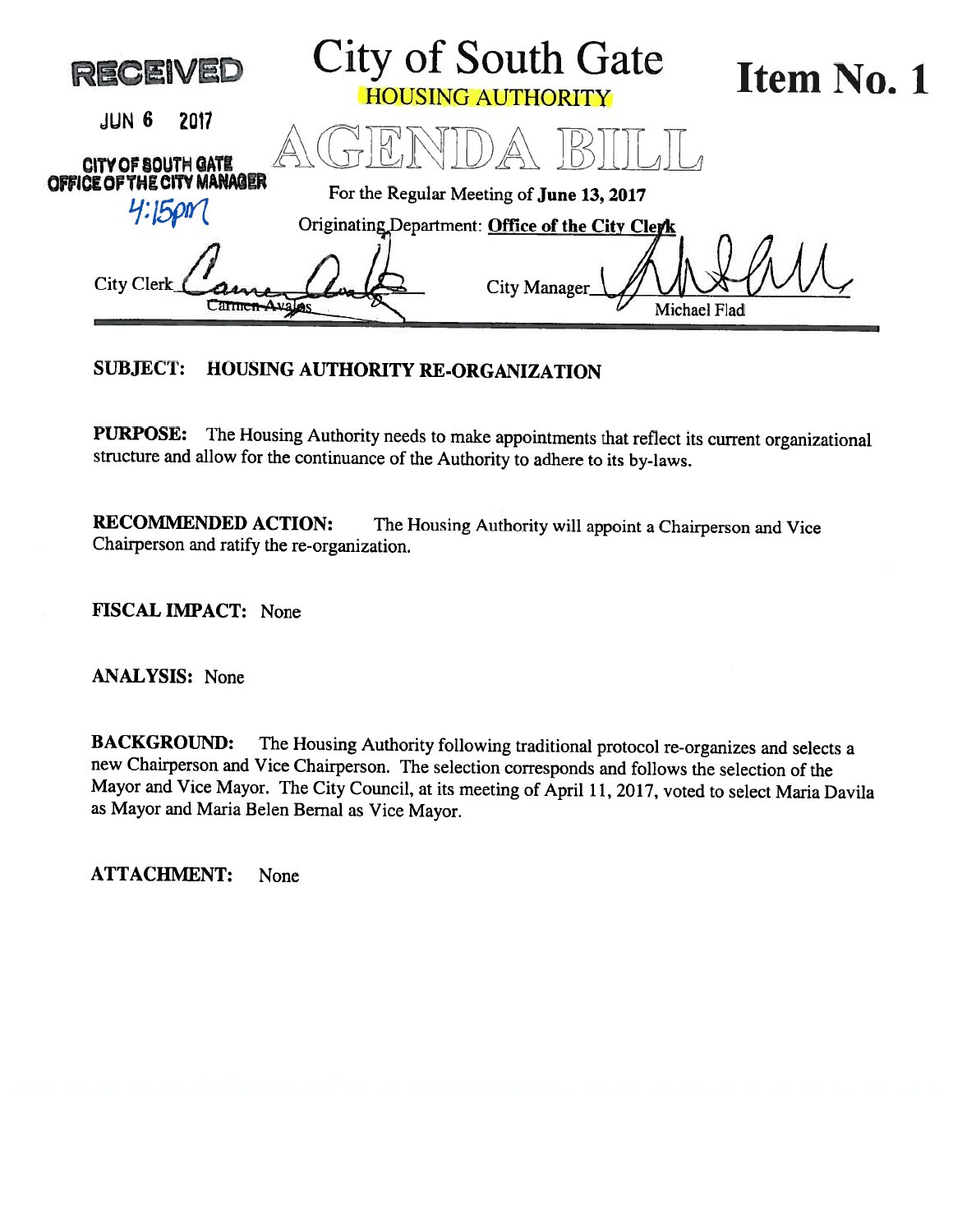# MINUTES FOR THE MEETING OF THE **ITHER MINUTES** FOR THE **ITHE** HOUSING AUTHORITY OF THE CITY OF SOUTH GATE

#### TUESDAY, FEBRUARY 28, 2017

| <b>CALL TO ORDER</b>  | The meeting of the South Gate Housing Authority was called to order by<br>Chairman De Witt at 5:06 p.m.                                                                                                                                                                                                                         |  |
|-----------------------|---------------------------------------------------------------------------------------------------------------------------------------------------------------------------------------------------------------------------------------------------------------------------------------------------------------------------------|--|
| <b>ROLL CALL</b>      | Carmen Avalos, Secretary                                                                                                                                                                                                                                                                                                        |  |
| <b>PRESENT</b>        | Chairman W.H. (Bill) De Witt, Vice Chairwoman Maria Davila, Authority<br>Member Maria Belen Bernal, Authority Member Gil Hurtado and<br>Authority Member Jorge Morales; Executive Director Michael Flad, Legal<br>Counsel Raul F. Salinas and Director of Community Development Joe<br>Perez                                    |  |
| <b>CLOSED SESSION</b> | The Housing Authority recessed into Closed Session at 5:07 p.m. and<br>reconvened at 5:37 p.m. with all Members of the Housing Authority<br>present. Legal Counsel Salinas reported the following:                                                                                                                              |  |
|                       | CONFERENCE WITH LEGAL COUNSEL - REAL PROPERTY<br>1.<br><b>NEGOTIATIONS</b><br>Pursuant to Government Code Section 54956.8                                                                                                                                                                                                       |  |
|                       | Property APN:<br>6205-015-906<br>Property Address:<br>2703 Tweedy Boulevard, South Gate, California 90280<br>City Negotiator:<br>Michael Flad, City Manager<br>Negotiating with:<br>Under Negotiation: Terms of Sale                                                                                                            |  |
|                       | On item 1, the Housing Authority received a report by City staff regarding<br>the current usage of that property and potential renegotiation of a lease.<br>Upon completion of that presentation, the Housing Authority gave<br>guidance to City staff on how to proceed. There was not vote taken by the<br>Housing Authority. |  |
|                       | Chairman De Witt asked if anyone in the audience wished to speak on this<br>item. Seeing no one step forward; Chairman De Witt closed the audience<br>portion.                                                                                                                                                                  |  |
| 1                     |                                                                                                                                                                                                                                                                                                                                 |  |
| <b>MINUTES</b>        | The Housing Authority unanimously approved the meeting minutes of<br>November 22, 2016, by motion of Authority Member Hurtado and<br>seconded by Vice Chairwoman Davila.                                                                                                                                                        |  |
| <b>COMMENTS FROM</b>  |                                                                                                                                                                                                                                                                                                                                 |  |

THE AUDIENCE None